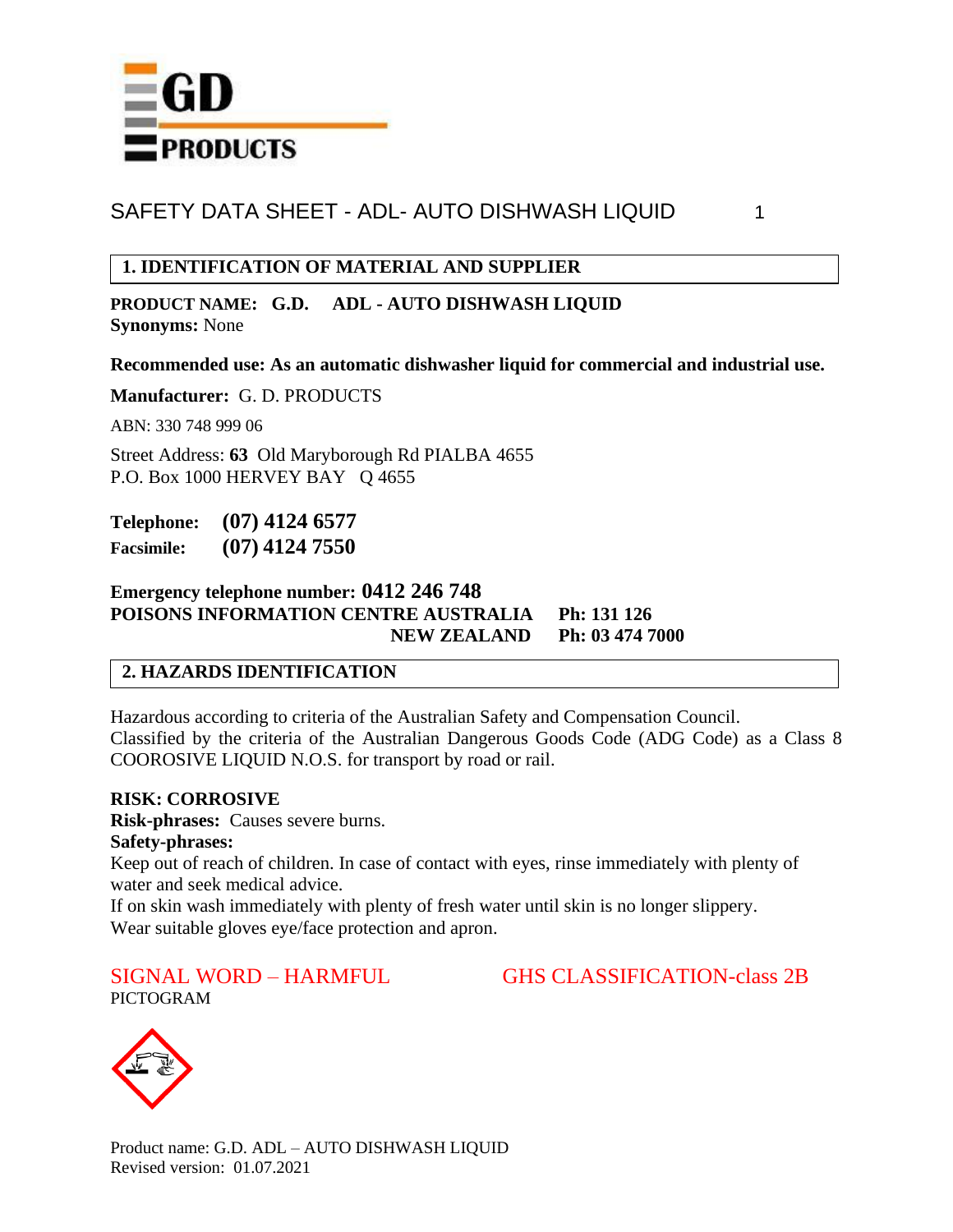

## **3. COMPOSITION/INFORMATION ON INGREDIENTS**

| <b>CHEMICAL ENTITY</b>                                           | CAS No    | <b>PROPORTION W/V %</b> |
|------------------------------------------------------------------|-----------|-------------------------|
| <b>Potassium Hydroxide</b>                                       | 1310-58-3 | 10-30                   |
| <b>Sodium Metasilicate</b>                                       | 6834-92-0 | $<$ 10                  |
| <b>Sodium Hypochlorite</b>                                       | 7681-52-9 | < 10                    |
| Other ingredients including water determined to be non hazardous |           | to $100\%$              |

### **4. FIRST AID MEASURES**

**Ingestion:** Immediately rinse mouth with cold water. Do NOT induce vomiting. If available, give large quantity of water. Obtain medical attention.

**Eye contact:** Immediately flush with lukewarm, gently flowing water for 15 minutes. Remove contact lenses if present. Obtain medical attention**.**

### **Skin contact:**

Flush with water until skin is no longer slippery. Obtain medical assistance if symptoms persist.

### **Inhalation:**

If inhaled, remove from contaminated area. Give mouth-to-mouth resuscitation. Resuscitate in a well-ventilated area. Obtain medical attention immediately if there is difficulty in breathing.

### **Notes to physician:**

The product is a blend of Potassium Hydroxide, sodium metasilicate and sodium hypochlorite. Suggest immediate intubation and gastric larvage.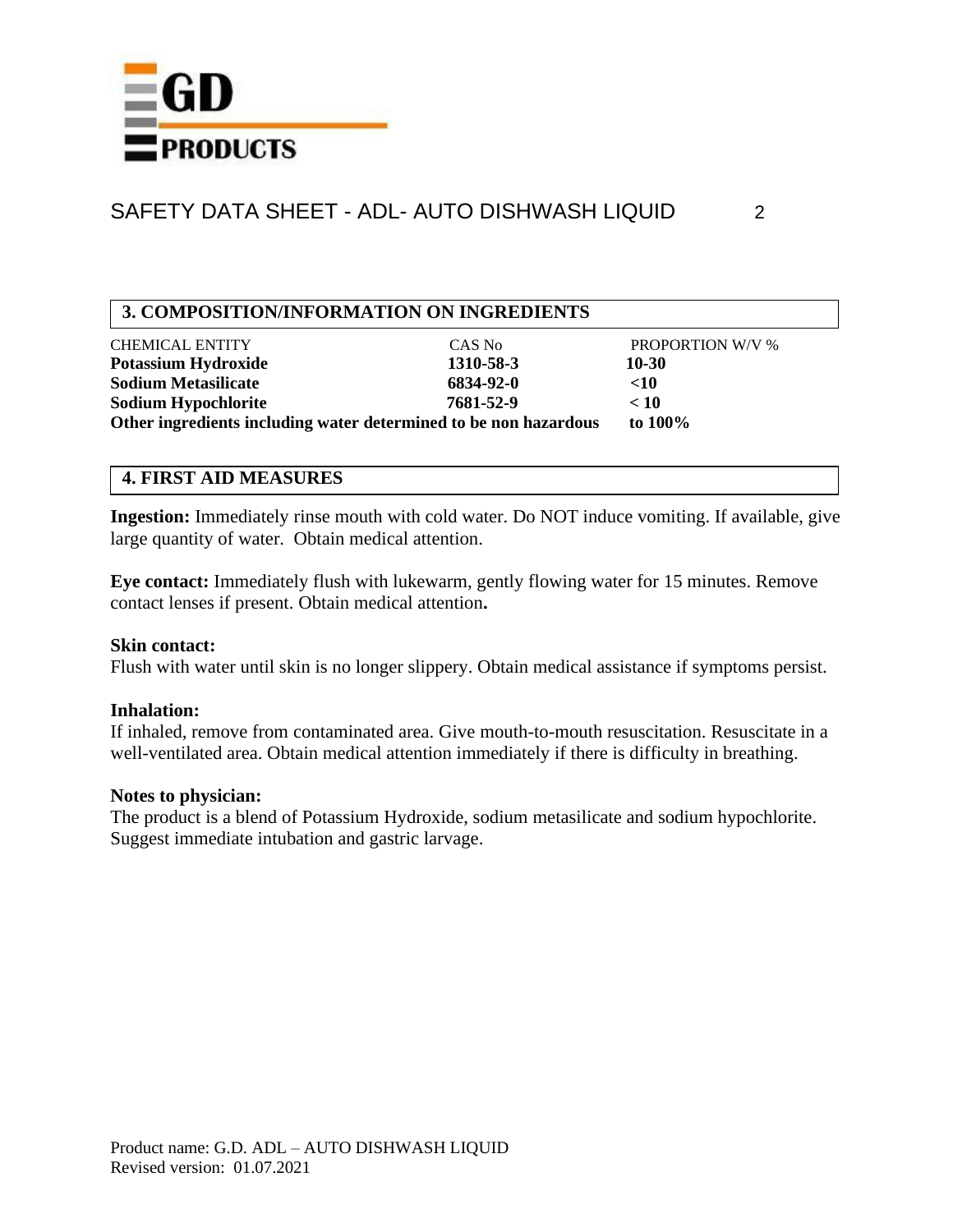

## **5. FIRE FIGHTING MEASURES**

### **Suitable extinguishing media:**

If material is involved in a major fire use water fog (or if unavailable fine water spray) to keep drums cool. Use appropriate methods to extinguish surrounding fires such as foam, dry agent (carbon dioxide, dry chemical powder) to extinguish fires.

### **Specific hazards:**

Small amounts of chlorine may be generated in large fires. Wear suitable protective gear.

### **Emergency procedures:**

CONTAIN. Wear full protective gear to prevent skin contact. If small amounts absorb into diatomaceous earth, sand, earth.

If larger amounts, contain liquid to prevent run off. Transfer to plastic containers using plastic scoops and funnels.

## **6. ACCIDENTAL RELEASE MEASURES**

### **Personal Precautions, Protective Equipment and Emergency Procedures**

Clean up spills promptly to avoid accidents. Cover with absorbent material to remove excess. Wear full protective gear to prevent skin contact. If small amounts, absorb into diatomaceous earth, sand and earth.

If larger amounts, contain liquid to prevent run off. Transfer to plastic containers using plastic scops and funnels.

## **7. HANDLING AND STORAGE**

### **Precautions for safe handling:**

Wear water resistant clothing, chemical resistant boots and gloves with eye protection. Avoid skin and eye contact. Handle using good industrial hygiene practices. Wash contaminated clothing and washable equipment before storage or re-use.

### **Storage:**

Store according to local, State or Federal regulations as applicable for CORROSIVE LIQUID N.O.S. (CONTAINS POTASSIUM HYDROXIDE). Keep out of reach of children. Store in a cool, dry place and out of direct sunlight. Store away from foodstuffs. Keep containers closed when not in use.

# **8. EXPOSURE CONTROLS/PERSONAL PROTECTION**

Revised version: 01.07.2021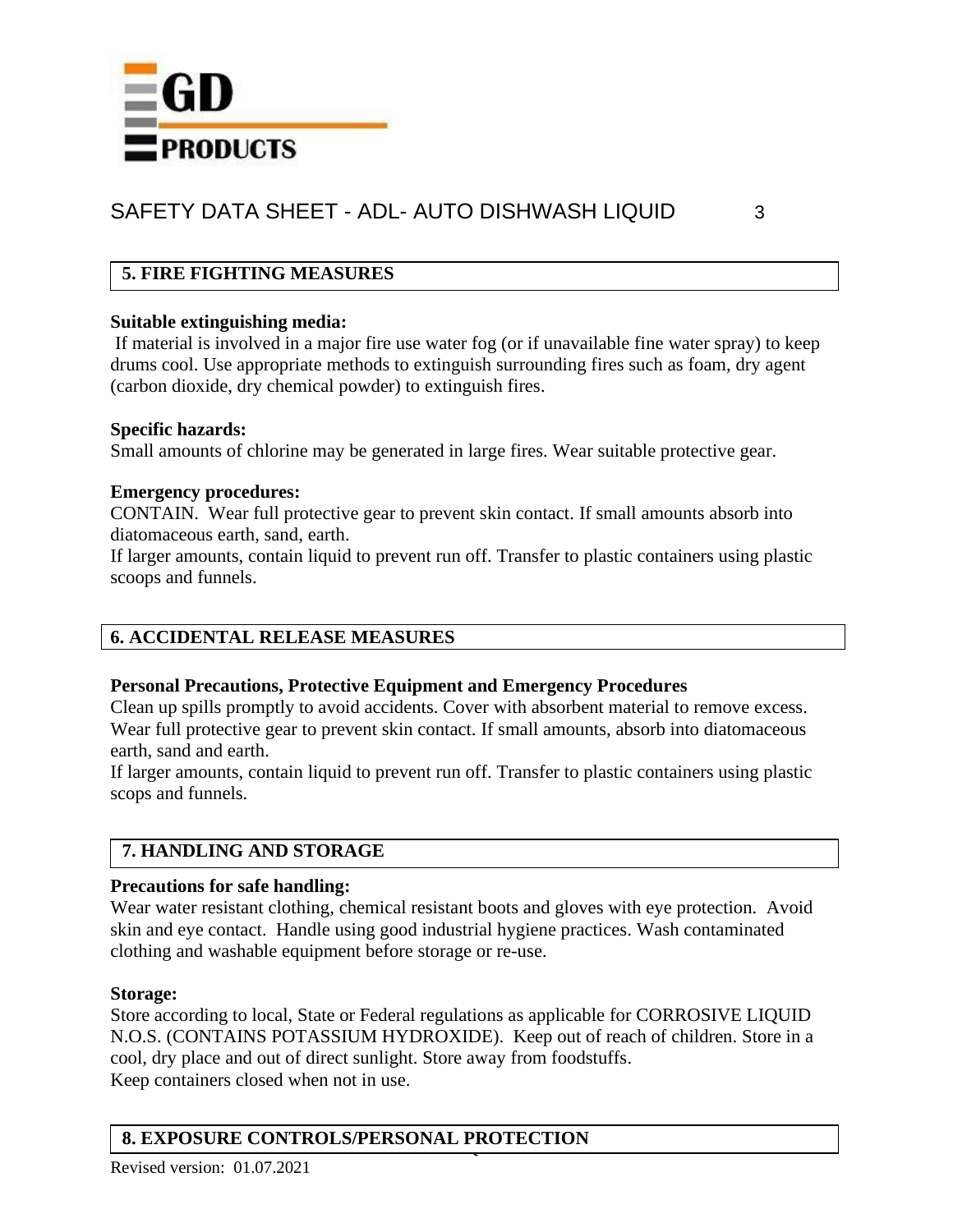

### **National occupational exposure limits:**

The value assigned for this specific material by the Australian Safety and Compensation Council is TWA of 5 mg/Cubic metre as a maximum as for nuisance mists.

Exposure Standard (TWA) is the time –weighted average airborne concentration over an eight hour working day, for a five day week over an entire working life. According to current knowledge these concentrations should neither impair the health of, nor cause undue discomfort to nearly all workers.

These exposure standards are guides to be used in the control of occupational health hazards. All atmospheric contamination should be kept to as low a level as is workable. Exposure standards should not be used as fine dividing lines between safe and dangerous concentrations of chemicals. They are not a measure of relative toxicity

#### **Engineering measures:**

Control to below quoted Exposure Standards. Use with local exhaust ventilation. Keep containers closed when not in use. Do not smoke.

### **Personal protection equipment:**

Avoid contact. Gloves, eye / face shield and plastic apron if risk of splashes. Always wash hands before smoking, eating, drinking or using the toilet. Wash contaminated clothing and other protective equipment before storage or re-use.

### **9. PHYSICAL AND CHEMICAL PROPERTIES**

**Form/Colour/Odour: liquid, pale straw with low chlorine odour.**

**Solubility: completely miscible with water. Specific gravity (20°C):** 1.16 **pH** as supplied  $@ 25$ °C >12 **Melting point (C):**  $< 0$  **Rel. Vapour density (air=1):** N/D **Flash Point (°C) Closed cup: not flammable Boiling Point (°C): approx 100 Vapour Pressure (20°C)mm Hg: N/D Decomposition Point (°C): >50 pH at use dilution (1%): 12.6 Flammability Limits (%): not applicable**

 $N/D$  = not determined.  $N/R$  = not relevant.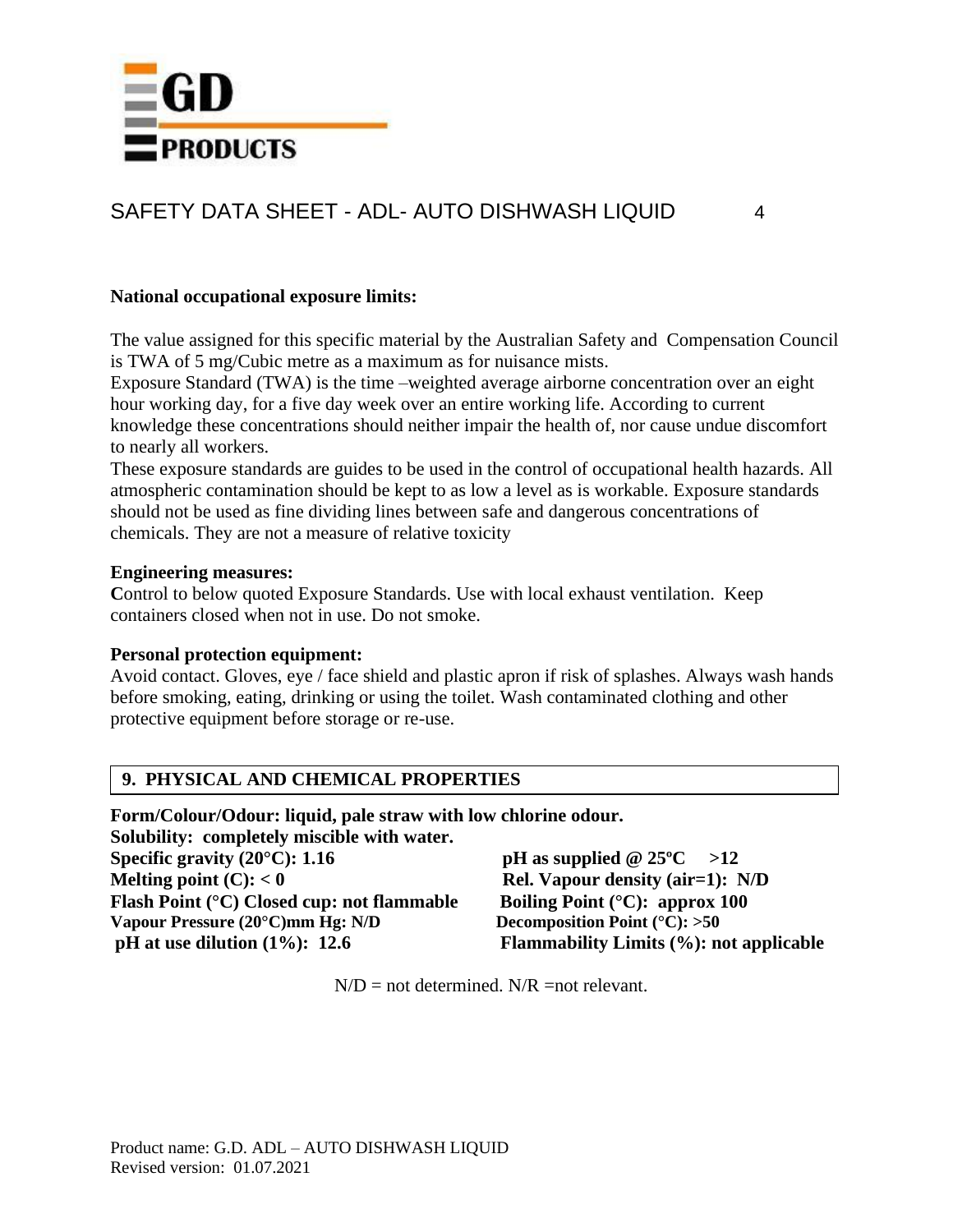

## **10. STABILITY AND REACTIVITY**

**Stability:** Does not polymerise. Keep away from solvents. Keep containers in a cool dry place and closed when not in use to prevent loss of active constituents.

## **11. TOXICOLOGICAL INFORMATION**

No adverse effects expected if the product is handled in accordance with this Safety Data Sheet and the product label.

### **Acute Effects:**

**Ingestion**: Corrosive to the digestive system.

**Eye contact: Corrosive to** eyes.

**Skin contact: Corrosive to** skin. Prolonged or repeated contact may lead to contact dermatitis by defatting the skin.

**Inhalation:** Corrosive to the respiratory tract.

### **Long Term Effects:**

Poison Information Centres in each State capital city can provide additional assistance for Scheduled Poisons: Phone: Australia - 13 1126.

### **Acute toxicity/Chronic toxicity**:

The major health hazard is corrosion of tissues. LD50 (oral rat) not determined.

## **12. ECOLOGICAL INFORMATION**

**Ecotoxicity:** Avoid release to the aquatic environment. Do not allow to enter septic systems.

**Persistence/Degradability:** Not expected to be persistent in the natural environment. Surfactant/s present are biodegradable to Australian Standards.

**Mobility:** Expected to be mobile in the aquatic environment.

### **13. DISPOSAL CONSIDERATIONS**

**Disposal methods:** Large empty containers should be forwarded to an approved agent for recycling. Small containers should be tripple rinsed and sent to recycling or local waste disposal. Refer to State/Territory Land Waste Management Authority if in doubt.

### **14. TRANSPORTATION INFORMATION**